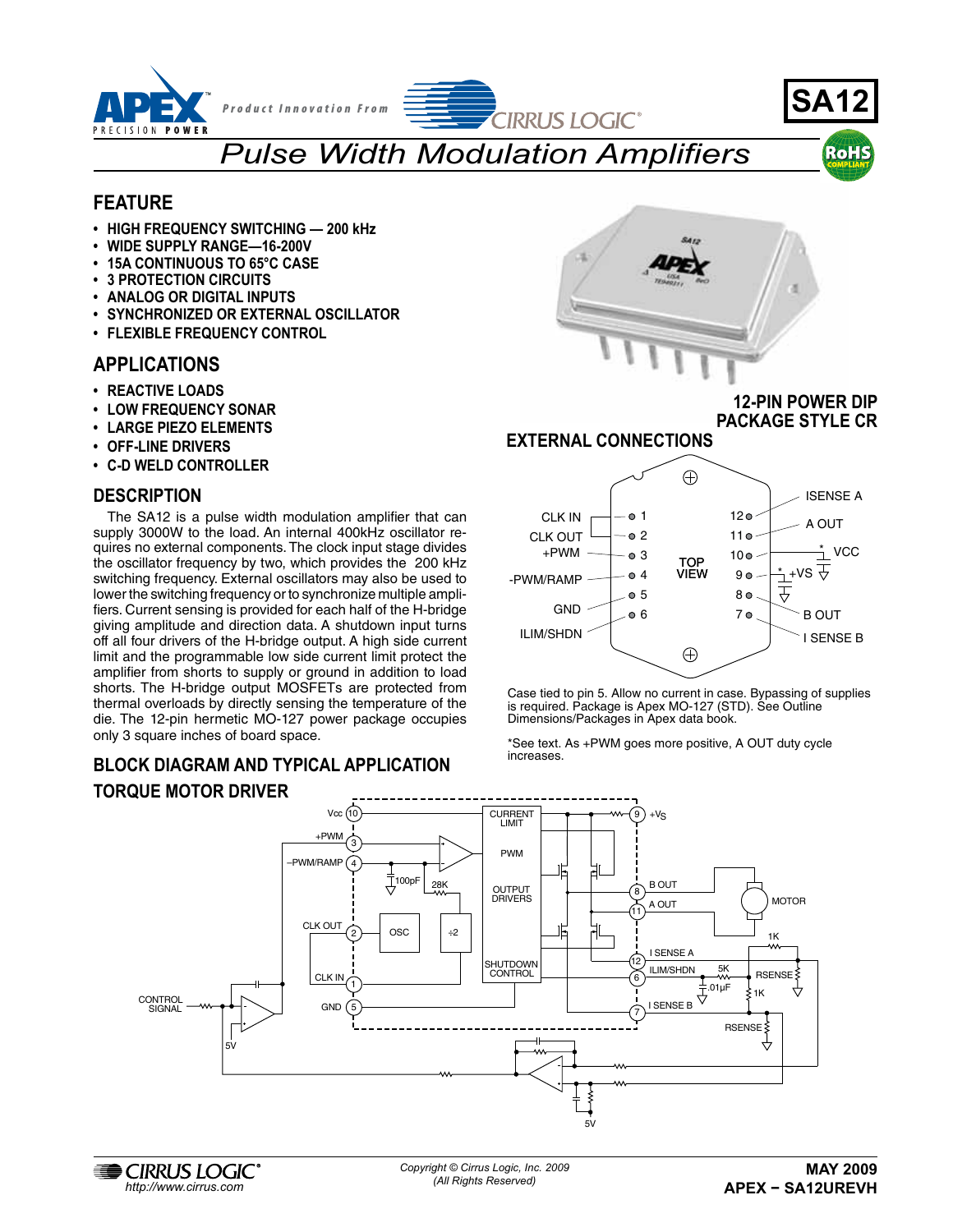

# **ABSOLUTE MAXIMUM RATINGS** SUPPLY VOLTAGE, +V<sub>S</sub> 200V

| <b>SPECIFICATIONS</b>                                                                                                                                                                                                           | SUPPLY VOLTAGE, V <sub>cc</sub><br>TEMPERATURE, storage<br>INPUT VOLTAGE, +PWM<br>INPUT VOLTAGE, -PWM<br><b>INPUT VOLTAGE, I<sub>LM</sub></b> | POWER DISSIPATION, internal<br>TEMPERATURE, pin solder - 10s<br>TEMPERATURE, junction <sup>3</sup><br>OPERATING TEMPERATURE RANGE, case |               | <b>16V</b><br>250W <sup>1</sup><br>$300^{\circ}$ C<br>$150^{\circ}$ C<br>$-65$ to $+150^{\circ}$ C<br>$-55$ to $+125^{\circ}$ C<br>0 to $+11V$<br>0 to $+11V$<br>0 to $+10V$ |                                                       |
|---------------------------------------------------------------------------------------------------------------------------------------------------------------------------------------------------------------------------------|-----------------------------------------------------------------------------------------------------------------------------------------------|-----------------------------------------------------------------------------------------------------------------------------------------|---------------|------------------------------------------------------------------------------------------------------------------------------------------------------------------------------|-------------------------------------------------------|
| <b>PARAMETER</b>                                                                                                                                                                                                                | <b>TEST CONDITIONS<sup>2</sup></b>                                                                                                            | <b>MIN</b>                                                                                                                              | <b>TYP</b>    | <b>MAX</b>                                                                                                                                                                   | <b>UNITS</b>                                          |
| <b>CLOCK (CLK)</b><br>CLK OUT, high level <sup>4</sup><br>CLK OUT, low level <sup>4</sup><br><b>FREQUENCY</b><br>RAMP, center voltage<br>RAMP, P-P voltage<br>CLK IN, low level <sup>4</sup><br>CLK IN, high level <sup>4</sup> | $I_{OUT} \leq 1mA$<br>$I_{OUT} \leq 1mA$                                                                                                      | 4.8<br>$\Omega$<br>392<br>0<br>3.7                                                                                                      | 400<br>5<br>4 | 5.3<br>.4<br>408<br>.9<br>5.4                                                                                                                                                | V<br>$\vee$<br>kHz<br>$\vee$<br>$\vee$<br>V<br>$\vee$ |
| <b>OUTPUT</b><br>TOTAL $R_{ON}^{-4}$<br>EFFICIENCY, 10A output<br>SWITCHING FREQUENCY<br>CURRENT, continuous <sup>4</sup><br>CURRENT, peak <sup>4</sup>                                                                         | $V_s = 200V$<br>OSC in $\div$ 2<br>65°C case                                                                                                  | 196<br>15<br>20                                                                                                                         | 97<br>200     | $\cdot$<br>204                                                                                                                                                               | Ω<br>$\%$<br>kHz<br>Α<br>A                            |
| <b>POWER SUPPLY</b><br>VOLTAGE, V <sub>s</sub><br>VOLTAGE, V <sub>cc</sub><br>CURRENT, V <sub>cc</sub><br>CURRENT, V <sub>cc,</sub> shutdown<br>CURRENT, V <sub>e</sub>                                                         | Full temperature range<br>Full temperature range<br>$I_{\text{OUT}} = 0$<br>No Load                                                           | 16<br>14                                                                                                                                | 120<br>15     | 200<br>16<br>125<br>80<br>200                                                                                                                                                | $\mathsf{V}$<br>V<br>mA<br>mA<br>mA                   |
| <b>I<sub>LIM</sub>/SHUTDOWN</b><br><b>TRIP POINT</b><br><b>INPUT CURRENT</b>                                                                                                                                                    |                                                                                                                                               | 90                                                                                                                                      |               | 110<br>100                                                                                                                                                                   | mV<br>nA                                              |
| <b>THERMAL<sup>3</sup></b><br>RESISTANCE, junction to case<br>RESISTANCE, junction to air<br>TEMPERATURE RANGE, case                                                                                                            | Full temperature range, for each die<br>Full temperature range<br>Meets full range specifications                                             | $-25$                                                                                                                                   | 12            | 1<br>$+85$                                                                                                                                                                   | °C/W<br>$\degree$ C/W<br>$^{\circ}C$                  |

NOTES: 1. Each of the two active output transistors can dissipate 125W.

2. Unless otherwise noted:  $T_c = 25^\circ C$ ,  $V_c$ ,  $V_{cc}$  at typical specification.<br>3. Long term operation at the maximum junction temperature will resu

Long term operation at the maximum junction temperature will result in reduced product life. Derate internal power dissipation to achieve high MTTF. For guidance, refer to the heatsink data sheet.

4. Guaranteed but not tested.



The SA12 is constructed from MOSFET transistors. ESD handling procedures must be observed. The internal substrate contains beryllia (BeO). Do not break the seal. If accidentally broken, do not crush, machine, or subject to temperatures in excess of 850°C to avoid generating toxic fumes.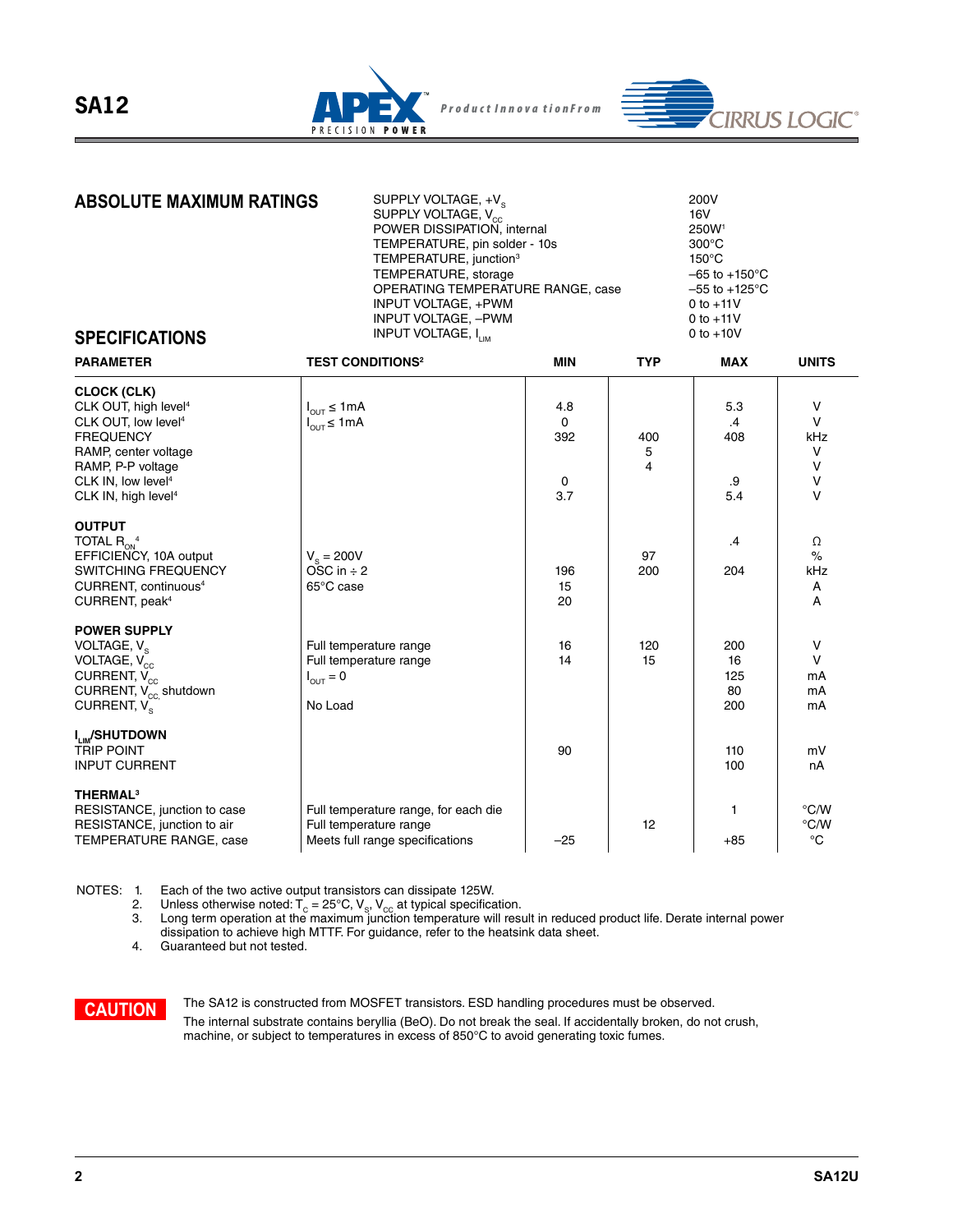





**SA12U 3**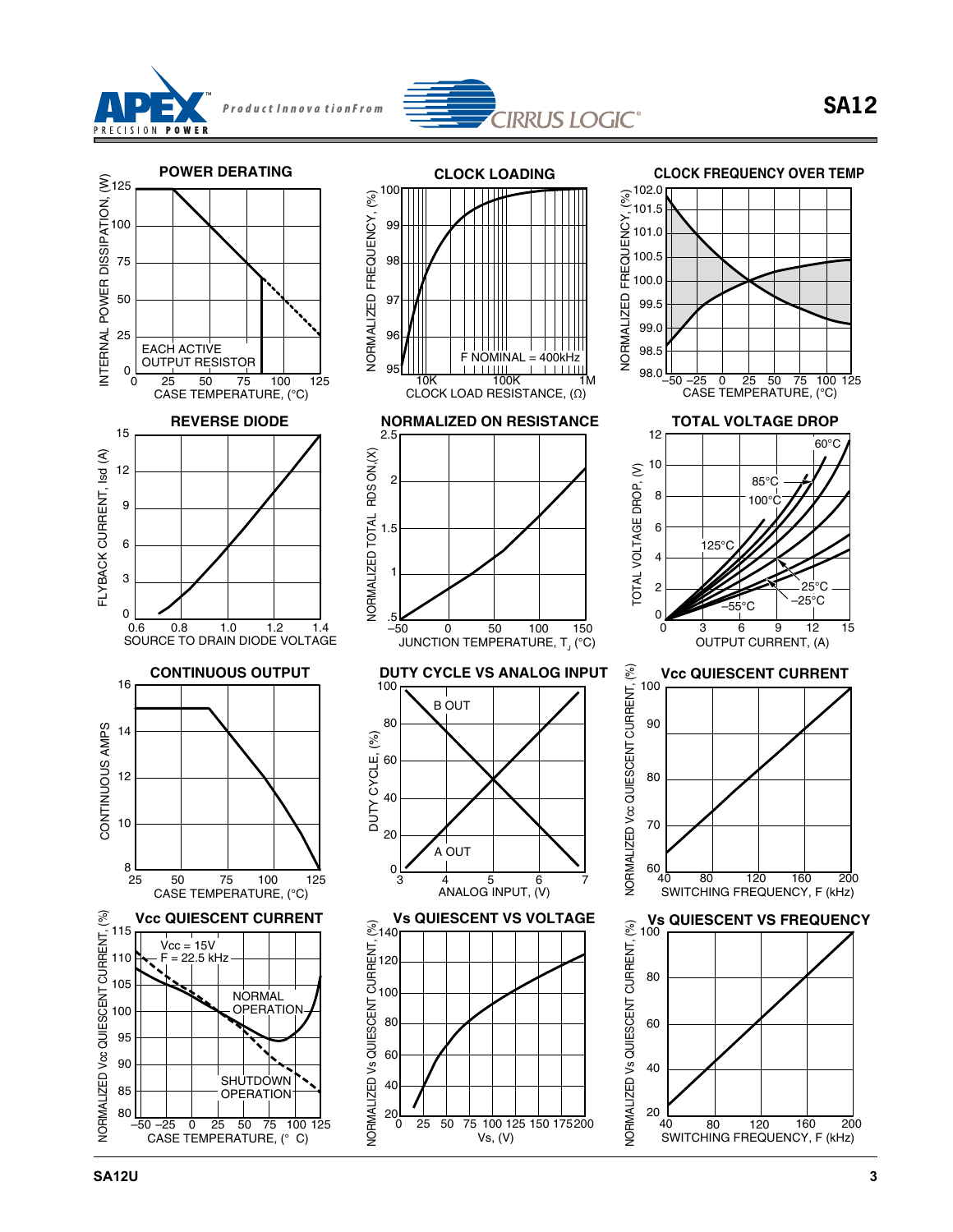



#### **GENERAL**

Please read Application Note 30 on "PWM Basics". Refer to Application Note 1 "General Operating Considerations" for helpful information regarding power supplies, heat sinking and mounting. Visit www.Cirrus.com for design tools that help automate pwm filter design; heat sink selection; Apex Precision Power's complete Application Notes library; Technical Seminar Workbook; and Evaluation Kits.

### **CLOCK CIRCUIT AND RAMP GENERATOR**

The clock frequency is internally set to a frequency of approximately 400kHz. The CLK OUT pin will normally be tied to the CLK IN pin. The clock is divided by two and applied to an RC network which produces a ramp signal at the –PWM/ RAMP pin. An external clock signal can be applied to the CLK IN pin for synchronization purposes. If a clock frequency lower than 400kHz is chosen an external capacitor must be tied to the –PWM/RAMP pin. This capacitor, which parallels an internal capacitor, must be selected so that the ramp oscillates 4 volts p-p with the lower peak 3 volts above ground.

#### **PWM INPUTS**

The full bridge driver may be accessed via the pwm input comparator. When +PWM > -PWM then A OUT > B OUT. A motion control processor which generates the pwm signal can drive these pins with signals referenced to GND.

### **PROTECTION CIRCUITS**

 A fixed internal current limit senses the high side current. Should either of the outputs be shorted to ground the high side current limit will latch off the output transistors. The temperature of the output transistors is also monitored. Should a fault condition raise the temperature of the output transistors to 165°C the thermal protection circuit will latch off the output transistors. The latched condition can be cleared by either recycling the  $V_{cc}$  power or by toggling the I LIMIT/SHDN input with a 10V pulse. See Figures A and B. The outputs will remain off as long as the shutdown pulse is high (10V).

When supply voltage is over 100V, these circuits may not protect the FET switches in the case of short circuits directly at the pins of the amplifier. However, a small inductance between the amplifier and the short circuit will limit current rise time and the protection circuits will be effective. A pair of 12 inch wires is adequate inductance.

# **CURRENT LIMIT**

 There are two load current sensing pins, I SENSE A and I SENSE B. The two pins can be shorted in the voltage mode connection but both must be used in the current mode connection (see figures A and B). It is recommended that  $R_{LIMIT}$  resistors be noninductive. Load current flows



**FIGURE A. CURRENT LIMIT WITH SHUTDOWN VOLTAGE MODE.**

in the I SENSE pins. To avoid errors due to lead lengths connect the I LIMIT/SHDN pin directly to the  $R_{LIMIT}$  resistors (through the filter network and shutdown divider resistor) and connect



**FIGURE B. CURRENT LIMIT WITH SHUTDOWN CURRENT MODE.**

the  $R_{LIMIT}$  resistors directly to the GND pin.

Switching noise spikes will invariably be found at the I SENSE pins. The noise spikes could trip the current limit threshold which is only 100 mV.  $R_{\text{FILTER}}$  and  $C_{\text{FILTER}}$ should be adjusted so as to reduce

the switching noise well below 100 mV to prevent false current limiting. The sum of the DC level plus the noise peak will determine the current limiting value. As in most

switching circuits it may be difficult to determine the true noise amplitude without careful attention to grounding of the oscilloscope probe. Use the shortest possible ground lead for the probe and connect exactly at the GND terminal of the amplifier. Suggested starting values are  $C_{FILTER} = .01$ uF,  $R_{FILTER} = 5k$ .

 $-0/10V$ 

SIGNAL

The required value of  $R_{LIMIT}$  in voltage mode may be calculated by:

$$
R_{LIMIT} = .1 V / I_{LIMIT}
$$

where  $R_{LIMIT}$  is the required resistor value, and  $I_{LIMIT}$  is the maximum desired current. In current mode the required value of each  $R_{LIMIT}$  is 2 times this value since the sense voltage is divided down by 2 (see Figure B). If  $R_{\text{SHDN}}$  is used it will further divide down the sense voltage. The shutdown divider network will also have an effect on the filtering circuit.

#### **BYPASSING**

Adequate bypassing of the power supplies is required for proper operation. Failure to do so can cause erratic and low efficiency operation as well as excessive ringing at the outputs. The Vs supply should be bypassed with at least a 1µF ceramic capacitor in parallel with another low ESR capacitor of at least 10µF per amp of output current. Capacitor types rated for switching applications are the only types that should be considered. The bypass capacitors must be physically connected directly to the power supply pins. Even one inch of lead length will cause excessive ringing at the outputs. This is due to the very fast switching times and the inductance of the lead connection. The bypassing requirements of the Vcc supply are less stringent, but still necessary. A .1µF to .47µF ceramic capacitor connected directly to the Vcc pin will suffice.

### **MODULATION RANGE**

The high side of the all N channel H-bridge is driven by a bootstrap circuit. For the output circuit to switch high, the low side circuit must have previously been switched on in order to charge the bootstrap capacitor. Therefore, if the input signal to the SA12 demands a 100% duty cycle upon start-up the output will not follow and will be in a tri-state (open) condition. The ramp signal must cross the input signal at some point to correctly determine the output state. After the ramp crosses the input signal one time the output state will be correct thereafter. In addition, if during normal operation the input signal drives the SA12 beyond its linear modulation range (approximately 95%) the output will jump to 100% modulation.